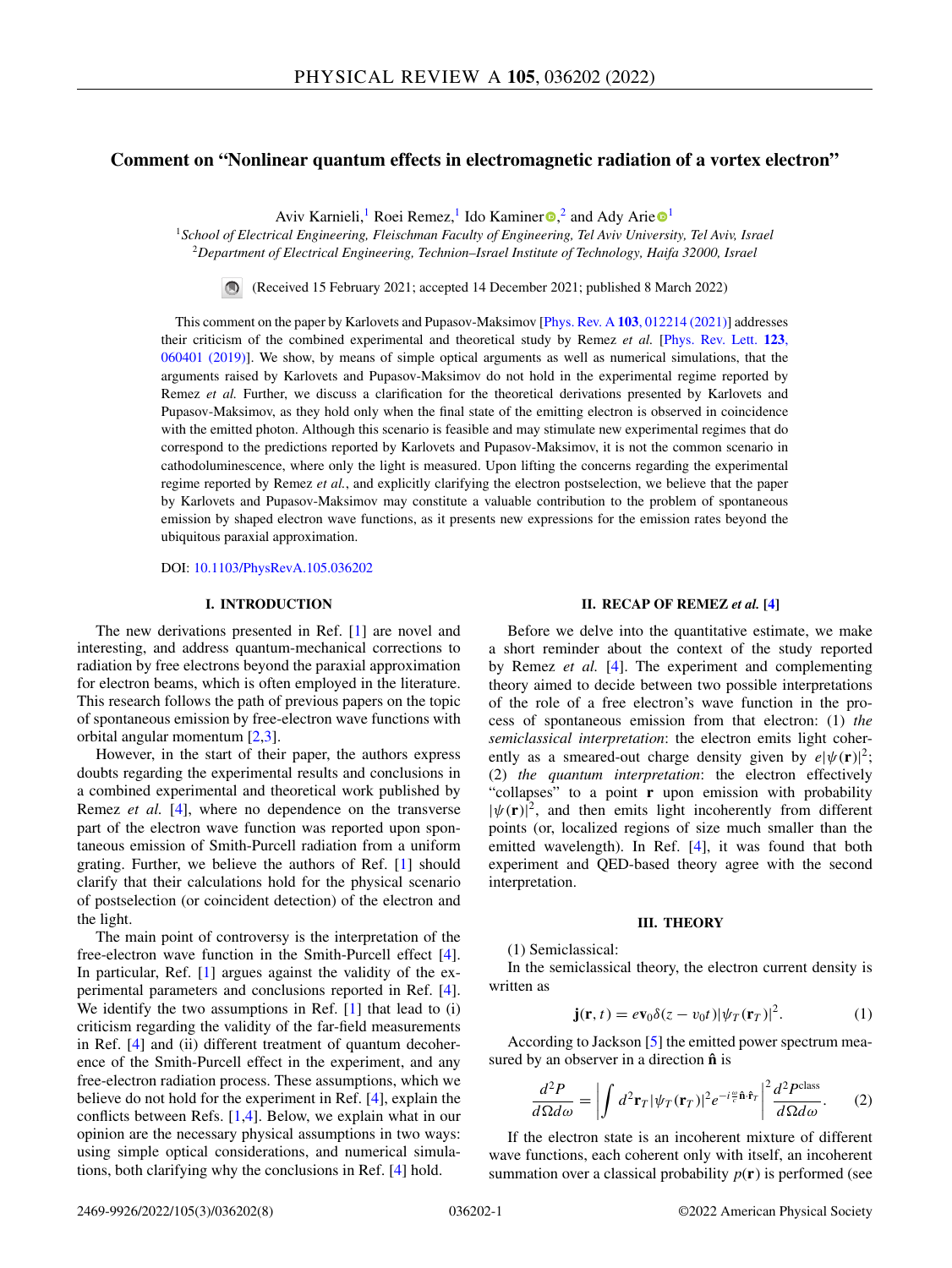<span id="page-1-0"></span>derivation in Appendix [A\)](#page-5-0):

$$
\frac{d^2P}{d\Omega d\omega} = \int d^2 \mathbf{r}_0 p(\mathbf{r}_0) \left| \int d^2 \mathbf{r}_T |\psi_T(\mathbf{r}_T - \mathbf{r}_0)|^2 e^{-i\frac{\omega}{c} \hat{\mathbf{n}} \cdot \hat{\mathbf{r}}_T} \right|^2
$$
  
 
$$
\times \frac{d^2 P^{\text{class}}}{d\Omega d\omega}.
$$
 (3)

In both cases, the radiation divergence will be dominated by the width of  $|\psi_T(\mathbf{r}_T - \mathbf{r}_0)|^2$ , as the integral  $\int d^2 \mathbf{r}_T |\psi_T(\mathbf{r}_T)|^2 e^{-i\frac{\omega}{c} \hat{\mathbf{n}} \cdot \hat{\mathbf{r}}_T}$  results in a narrow distribution for the direction **nˆ**.

(2) Quantum:

Using a quantum electrodynamical calculation, and when the electron's final state is not measured, the power spectrum becomes

$$
\frac{d^2P}{d\Omega d\omega} = \int d^2 \mathbf{r}_T |\psi_T(\mathbf{r}_T)|^2 \frac{d^2 P^{\text{class}}}{d\Omega d\omega}(\mathbf{r}_T),\tag{4}
$$

if the electron is in a pure state with a wave function  $\psi(\mathbf{r})$ , or, more generally (see derivation in Appendix [B\)](#page-5-0),

$$
\frac{d^2P}{d\Omega d\omega} = \int d^2 \mathbf{r}_T \rho_{\text{el},T}(\mathbf{r}_T, \mathbf{r}_T) \frac{d^2 P^{\text{class}}}{d\Omega d\omega}(\mathbf{r}_T),\tag{5}
$$

if the electron has a density matrix  $\rho_{el}(\mathbf{r}, \mathbf{r}')$  (i.e., it is in a mixed state). Note that the two results coincide when  $\rho_{el}(\mathbf{r}, \mathbf{r}') = \psi(\mathbf{r})\psi^*(\mathbf{r}')$  is a pure state.

#### **IV. EXPERIMENT**

To test the hypotheses, the azimuthal radiation pattern of Smith-Purcell radiation, emitted by narrow and wide electron beams, was measured. If the semiclassical theory was true, coherent interference from the charge density  $e|\psi(\mathbf{r})|^2$  would have resulted in collimated light in the far field, with a divergence angle of

$$
\theta \propto \frac{\lambda}{d},\tag{6}
$$

where *d* is the transverse aperture from which the light is emitted coherently, corresponding to the width of the singleelectron wave function  $\psi(\mathbf{r})$  [see Eqs. [\(2\)](#page-0-0) and (3) and further discussion herein]. By changing the width of the beam via magnification, the transverse coherence of the wave function is also changed [\[6\]](#page-7-0), and the divergence of the light should have changed accordingly.

On the other hand, if the quantum theory was true, then the light would always be azimuthally divergent, as it was emitted by a point charge [see Eqs. (4) and (5)]. Therefore, no change in azimuthal divergence should be measured when the width of the wave function is changed.

Note that, since electron beams can be partially coherent (i.e., comprising a mixture of single-electron wave functions that are coherent with themselves up to a transverse coherence length *lc*), the incoherent width of the entire beam does not represent the aperture *d* that is considered above. Instead, the aperture of light emission from a single electron must be

$$
d = l_c,\tag{7}
$$

and, therefore,

$$
\theta \propto \frac{\lambda}{l_c}
$$
, if semiclassical. (8)

This observation is asserted by the semiclassical numerical finite-difference time domain (FDTD) simulations in Fig. [1.](#page-2-0)

#### **V. CONDITIONS FOR TESTING THE HYPOTHESES**

The hypotheses could be tested only if the following conditions are met:

(1) *Enough spatial coherence*. The transverse coherence length *lc* should be larger than the wavelength (to observe collimation, if there is one). In the experiment in Ref. [\[4\]](#page-7-0), the measured coherence length was indeed

$$
l_c = \begin{cases} 5 \ \mu \text{m}, \text{ for beam width of } 300 \ \mu \text{m} \\ 33 \ \mu \text{m}, \text{ for beam width of } 2000 \ \mu \text{m} \end{cases} \gg \lambda = 0.6 \ \mu \text{m}.
$$

(2) *Far-field detection*. The distance to the detector  $z_{\text{det}}$ exceeds the Fraunhofer distance (to perform the measurement in the far field). The Fraunhofer distance  $z_F$  corresponding to the transverse coherence length of the beam was

$$
z_{\rm F} = \frac{d^2}{\lambda} = \frac{l_c^2}{\lambda}
$$
  
=  $\begin{cases} 42 \ \mu \text{m}, \ 300 \ \mu \text{m beam} \\ 1.8 \ \text{mm}, \ 2000 \ \mu \text{m beam} \end{cases} \ll z_{\rm det} = 25 \text{ cm},$ 

and similarly for the coherent interaction length of the electron with the grating, reported in an earlier experiment [\[7\]](#page-7-0) on the same setup and same conditions to be  $L_{\text{int}} = 10 \ \mu \text{m}$ :

$$
z_{\rm F} = \frac{d^2}{\lambda} = \frac{L_{\rm int}^2}{\lambda} = 167 \ \mu \text{m} \ \ll z_{\rm det} = 25 \ \text{cm}.
$$

See also further discussion on this point in the following section.

(3) *Low current*. The current needs to be low enough to avoid coherent effects from multiple electrons. The experiment of Ref. [\[4\]](#page-7-0) uses a dc electron beam wherein electrons are randomly positioned in the beam and the light emission needs to be ensemble averaged over the random positions. For the reported current of  $I = 40.8$  nA, less than one electron interacts with the sample along the coherent interaction length  $L_{\text{int}} = 10 \,\mu$ m, and approximately five electrons are interacting with the sample along the incoherent interaction length of ∼4 mm. However, these electrons are sparsely and randomly positioned along the beam, and the random distance between them much exceeds the emitted wavelength. Therefore, coherent interference effects are expected to wash out. We assert this observation using numerical simulations of the ensembleaveraged beam structure factor in Appendix [C](#page-6-0) and presented in Fig. [3.](#page-6-0)

Let us now find the critical current for which many-body effects become dominant, and show that it cannot be realized with dc currents as in the experiment of Ref. [\[4\]](#page-7-0). The critical current above which many-electron coherent effects become dominant, and the radiation is dictated by the whole beam size, is (see Appendix  $C$ )

$$
I_0 = q^2 W e v,\t\t(9)
$$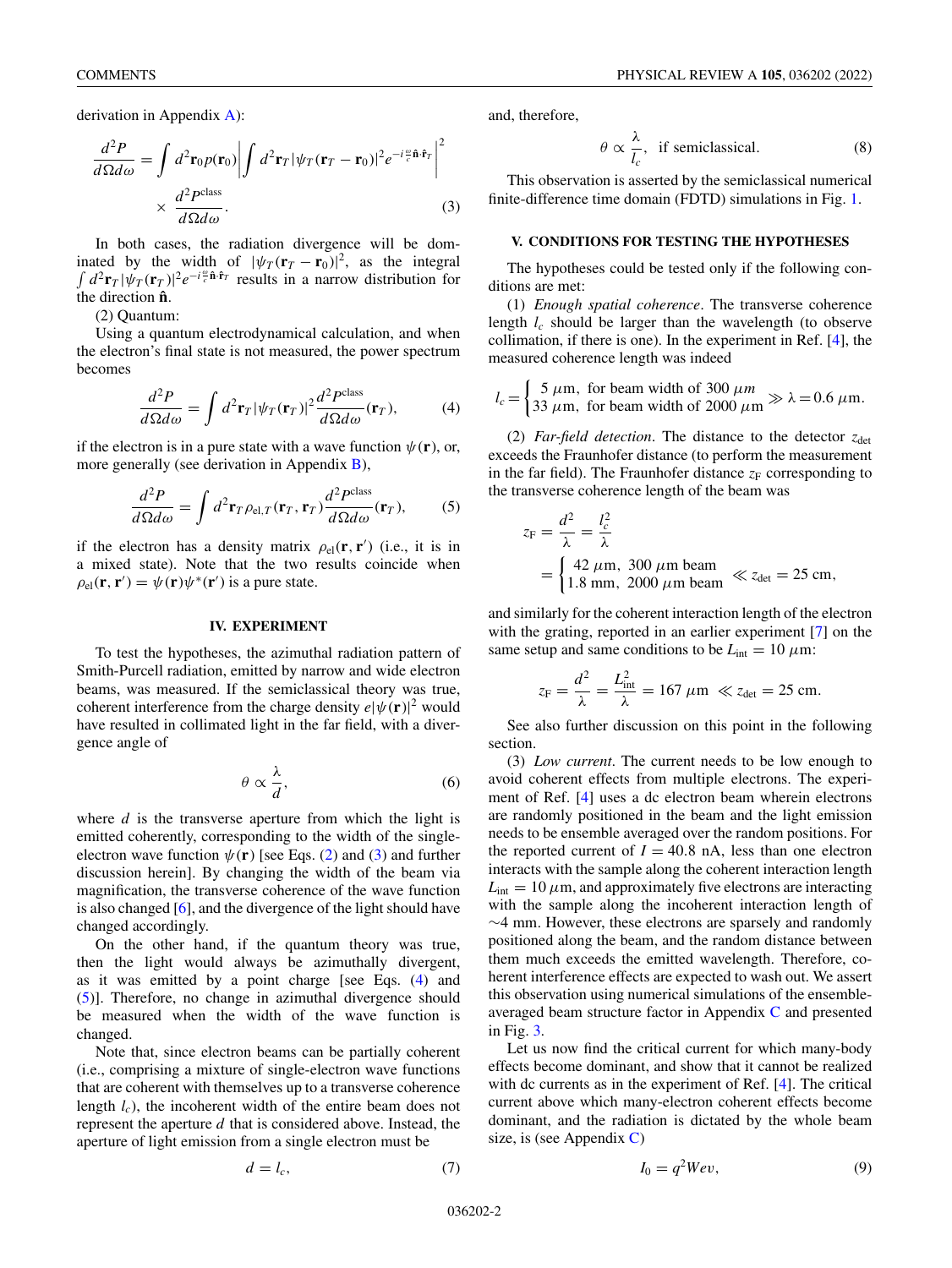<span id="page-2-0"></span>

FIG. 1. Numerical FDTD simulations of semiclassical Smith-Purcell radiation by partially coherent electron beams. (a) Illustration of the Smith-Purcell emission from a partially coherent source—under the semiclassical (charge density) interpretation. The incoherent electron beam width  $w_{\text{beam}}$  is much larger than the wave function coherence length  $l_c$ . Light with wavelength  $\lambda$  is emitted coherently from each aperture  $l_c$ , and the radiation is summed incoherently over the beam width. A far-field observer located at  $r \gg l_c^2/\lambda$  measures the light divergence along the azimuthal angle φ. If the light emission is semiclassical (i.e., light is emitted coherently from a smeared-out charge density), the observer should see a divergence that scales with λ/*lc*. In the experiment reported in Ref. [\[4\]](#page-7-0) this logic was used to rule out the semiclassical interpretation in favor of a quantum probabilistic point-charge model, as no change in the divergence was observed for a corresponding change in  $l_c$ . (b) FDTD model used for the semiclassical simulations. For each simulation, a coherence length was chosen and the emitted light was summed incoherently from different parts of the beam width. (c) The angular spectrum along the azimuthal angle as predicted by the semiclassical interpretation for different coherence lengths  $[0.2 \mu m$ : outermost (blue) line; 1  $\mu$ m: middle (green) line; and 4  $\mu$ m: innermost (red) line]. The semiclassical theory predicts a considerable change in the angular divergence when  $l_c$  is varied. This result was obtained upon propagating the near field to a distance of  $r = 100 \mu$ m away from the source, satisfying  $r \gg l_c^2/\lambda$  but at the same time ensuring  $r \ll w_{\text{beam}}^2/\lambda$ —a similar regime to that reported in the experiment [\[4\]](#page-7-0). In contrast, the authors of Ref. [\[1\]](#page-7-0) considered the Fraunhofer condition to be  $r \gg w_{\text{beam}}^2/\lambda$ , suggesting that the measurements in Ref. [\[4\]](#page-7-0) were taken in the near field. They further claim that in this case, the radiation angular divergence should be wide for all values of *l<sub>c</sub>* due to a near-field effect. Our simulations show that this is not fulfilled, and that the radiation patterns strongly depend on  $l_c$  even in the regime which the authors of Ref. [\[1\]](#page-7-0) considered as the near field.

where  $q$  is the emitted light wave number and  $W$  the full (incoherent) beam width. For the parameters of the experiment in Ref. [\[4\]](#page-7-0), the critical current  $I_0$  is in excess of 1 A, which of course is orders of magnitude larger than the reported current of  $I = 40.8$  nA.

While a critical value of 1 A seems rather large, note, however, that this situation is completely plausible for experiments with electron *bunches* rather than dc currents. In such cases, the peak current is  $I = Q/\Delta t$  where Q is the bunch charge and  $\Delta t$  its duration. For example, a bunched-beam experiment [\[8\]](#page-7-0) reported a bunch charge  $Q = 4$  pC and bunch length  $\Delta t = 250$  fs, giving a peak current of  $I = 16$  A. In this regime, it is well known [\[9\]](#page-7-0) that the coherent emission of radiation is dictated by the structure of the bunch rather than by the single-electron wave packet.

(4) *Paraxiality*. To avoid corrections due to the beam being nonparaxial, the variance of the transverse momentum should be much smaller than the carrier momentum of the wave packet along the azimuthal direction. In other words, the convergence angle should be small. The experiment in Ref. [\[4\]](#page-7-0) was performed in parallel illumination of the transmission

electron microscope (TEM), imaged onto the viewing chamber plane with a convergence angle of less than  $0.36 \mu$ rad.

## **VI. VALIDITY OF THE MEASUREMENTS AND CONCLUSIONS IN REMEZ** *et al.* **[\[4\]](#page-7-0)**

### **A. Semiclassical and quantum theories of spontaneous emission by free electrons**

Reference [\[1\]](#page-7-0) claims that a semiclassical interpretation could still explain the physics of the experiment reported in Ref. [\[4\]](#page-7-0)—and that its results cannot reject the semiclassical interpretation. The main reason cited by the authors of Ref. [\[1\]](#page-7-0) is that the experiment in Ref. [\[4\]](#page-7-0) was performed in near-field conditions. It is the purpose of the following section to show that the experiment reported in Ref. [\[4\]](#page-7-0) *rejects the semiclassical theory* and that *it was performed in the far field as claimed in* Ref. [\[4\]](#page-7-0). We explicitly show that the semiclassical and quantum interpretations predict dramatically different radiation patterns. To do this, below we first consider the predictions made by the semiclassical interpretation—removing the ambiguity suggested by Ref. [\[1\]](#page-7-0)—and then explain how,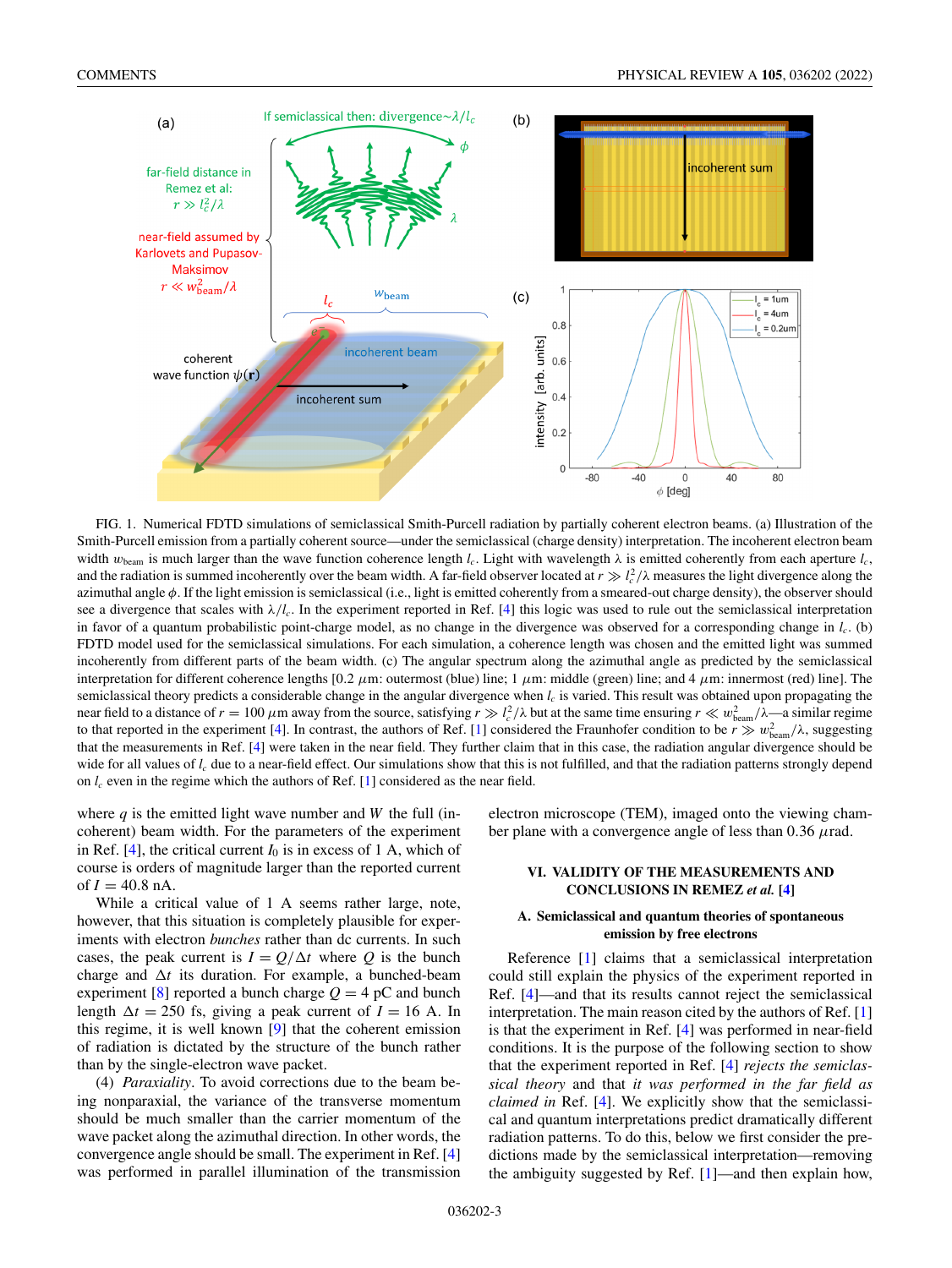based on the measurements reported in Ref. [\[4\]](#page-7-0), the semiclassical interpretation can be rejected in favor of the quantum interpretation.

## **B. Fraunhofer diffraction condition of light emitted by partially coherent electron beams**

The authors of Ref. [\[1\]](#page-7-0) claim that the experimental results reported in Ref. [\[4\]](#page-7-0) do not agree with their theoretical prediction because the radiation pattern was presumably not measured in the far field. Based on this argument, they claim that the divergence observed in the radiation can still be accounted for via a semiclassical near-field effect. Put in other words, the authors argue that the Fraunhofer diffraction condition  $r \gg d^2/\lambda$  [Eq. [\(6\)](#page-1-0) in their paper] is not met in the measurements reported in Ref. [\[4\]](#page-7-0) (*r* is the observation distance, *d* the aperture diameter, and  $\lambda$  the optical wavelength). The reason they provide is that the width of the *entire* electron beam in the experiment in Ref. [\[4\]](#page-7-0) is in the range of  $d = w_{\text{beam}} = 0.3$  to 2 mm, implying that in order to be in the far field, *r* must exceed 0.15 and 6.7 m, respectively, wherein the radiation was observed at a distance of approximately  $r = 0.25$  m.

Here we explain why the experiment was indeed performed in the far field. The relevant parameter for calculating the interference of light emitted from a current source is the transverse coherence length–denoted by  $l_c$ –of the source, and not its total incoherent width (*w*beam) as was assumed in the calculations of Ref. [\[1\]](#page-7-0) when claiming against the measurements in Ref. [\[4\]](#page-7-0). The incoherent width can be thought of as a statistical distribution, where each arriving electron appears at a different location. Each single electron therefore consists of an independent wave function coherent only with itself, on a transverse length scale  $l_c$ . The coherent radiation emitted by each single electron, therefore, could only depend on a scale of up to  $l_c$ , and not  $w_{\text{beam}}$ .

This means that the correct effective aperture *d* from which the light is emitted in the case of a semiclassical calculation (as Ref. [\[1\]](#page-7-0) employs) would be on the order of the transverse coherence length, i.e.,  $d = l_c$  and *not*  $d = w_{\text{beam}}$ , such that the Fraunhofer condition reads

$$
r\gg l_c^2/\lambda.
$$

In the experiment reported in Ref. [\[4\]](#page-7-0), the transverse coherence length of the electron was measured to be  $l_c$  = 5  $\mu$ m for  $w_{\text{beam}} = 0.3$  mm and  $l_c = 33$   $\mu$ m for  $w_{\text{beam}} =$ 2 mm. Consequently, the Fraunhofer condition is easily met by the measurements, giving  $r \gg 50 \ \mu \text{m}$  and  $r \gg 2.2 \ \text{mm}$ , respectively, where the distance in the experiment reported in Ref.  $[4]$  was  $r = 0.25$  m. This implies that Ref.  $[4]$  safely meets the far-field condition. We further note that to avoid *geometrical* influence on the measurement (e.g., a parallax) one needs to ensure that the region of the different sources (i.e., the beam width  $w_{\text{beam}}$ ) spans a small angle in the observation plane, which is also easily met by the experiment since  $w_{\text{beam}}/r \ll 1$ .

We complement these arguments with a numerical FDTD simulation of semiclassical Smith-Purcell emission by free electrons passing near a metallic grating, realizing the semiclassical equation [\(3\)](#page-1-0) (see derivation in Appendix [A\)](#page-5-0).

For numerical convergence purposes, we scaled down the problem to scanning electron microscope (SEM) energies  $(E = 30 \text{ keV})$  such that the grating length was  $L = 4 \mu m$ with a periodicity of  $\Lambda = 200$  nm for visible emission at  $\lambda = 600$  nm for  $\theta = 90^{\circ}$ , and an incoherent beam width of  $w_{\text{beam}} = 20 \ \mu \text{m}$ . We varied the coherence length  $l_c$  between 0.2, 1, and 4  $\mu$ m, adding *incoherently* the contributions to the emitted light from different parts of the electron beam (i.e., adding incoherently 100 simulations with  $l_c =$ 0.2  $\mu$ m, 20 simulations with  $l_c = 1 \mu$ m, etc.)—see Fig. [1.](#page-2-0) We propagated the near field to a distance  $r = 100 \mu m$ . This distance is *larger* than the Fraunhofer distance associated with the coherence lengths  $(r \gg l_c^2/\lambda$ , with  $l_c^2/\lambda$ found to be at most 27  $\mu$ m for  $l_c = 4 \mu$ m), while being *smaller* than the Fraunhofer distance associated with the incoherent beam width  $w_{\text{beam}}$ , i.e.,  $r \ll w_{\text{beam}}^2/\lambda = 667 \mu \text{m}$ , as falsely argued by Ref. [\[1\]](#page-7-0). We find that, as expected, the divergence varies dramatically according to the coherence length  $l_c$ , even though the beam width  $w_{\text{beam}}$  stayed the same.

#### **C. Ruling out the semiclassical theory**

The calculation of spontaneous emission under the semiclassical interpretation considers a coherent interference from an extended source defined by  $e|\psi(\mathbf{r})|^2$ , where the width of  $\psi(\mathbf{r})$  is of the order of *l<sub>c</sub>*—thus defining the effective aperture  $d = l_c$ . At the same time, there is also an incoherent summation of the field intensities emitted from different parts of the electron beam, as the incoherent width of the electron beam  $w_{\text{beam}}$  is much wider than  $l_c$ . Under this interpretation, a change in  $l_c$  (between 5 and 33  $\mu$ m) should, in the far field, lead to a respective change in the azimuthal divergence φ ∼ λ/*lc*. Should no such change be observed, the semiclassical interpretation can be ruled out in favor of the incoherent pointlike emission, the quantum interpretation, predicted by quantum electrodynamics.

The experiment in Ref. [\[4\]](#page-7-0) did not observe any change in the measured divergence, even though the coherence length  $l_c$ was varied by more than 6 times. Further, the observed divergence was more than an order of magnitude larger than that predicted by the semiclassical theory. This evidence therefore implies that *we can reject the semiclassical interpretation in favor of the quantum interpretation*, suggesting an invariant divergence.

## **VII. MODELING OF SPONTANEOUS EMISSION BY FREE ELECTRONS: THE ROLE OF ELECTRON POSTSELECTION**

The key point is that Ref. [\[1\]](#page-7-0) derives emission rates that depend on the final electron quantum state. This derivation corresponds to a postselection of the electron (or coincidence measurement of the electron and photon), which does not happen in the experimental setup of Ref. [\[4\]](#page-7-0). Such a postselection is experimentally feasible  $[10]$  and can be relevant to new experimental regimes of cathodoluminescence—wherein, the predictions presented in Ref. [\[1\]](#page-7-0) can be of great importance. However, this is not the common situation in free-electron radiation (e.g., see the literature on cathodoluminescence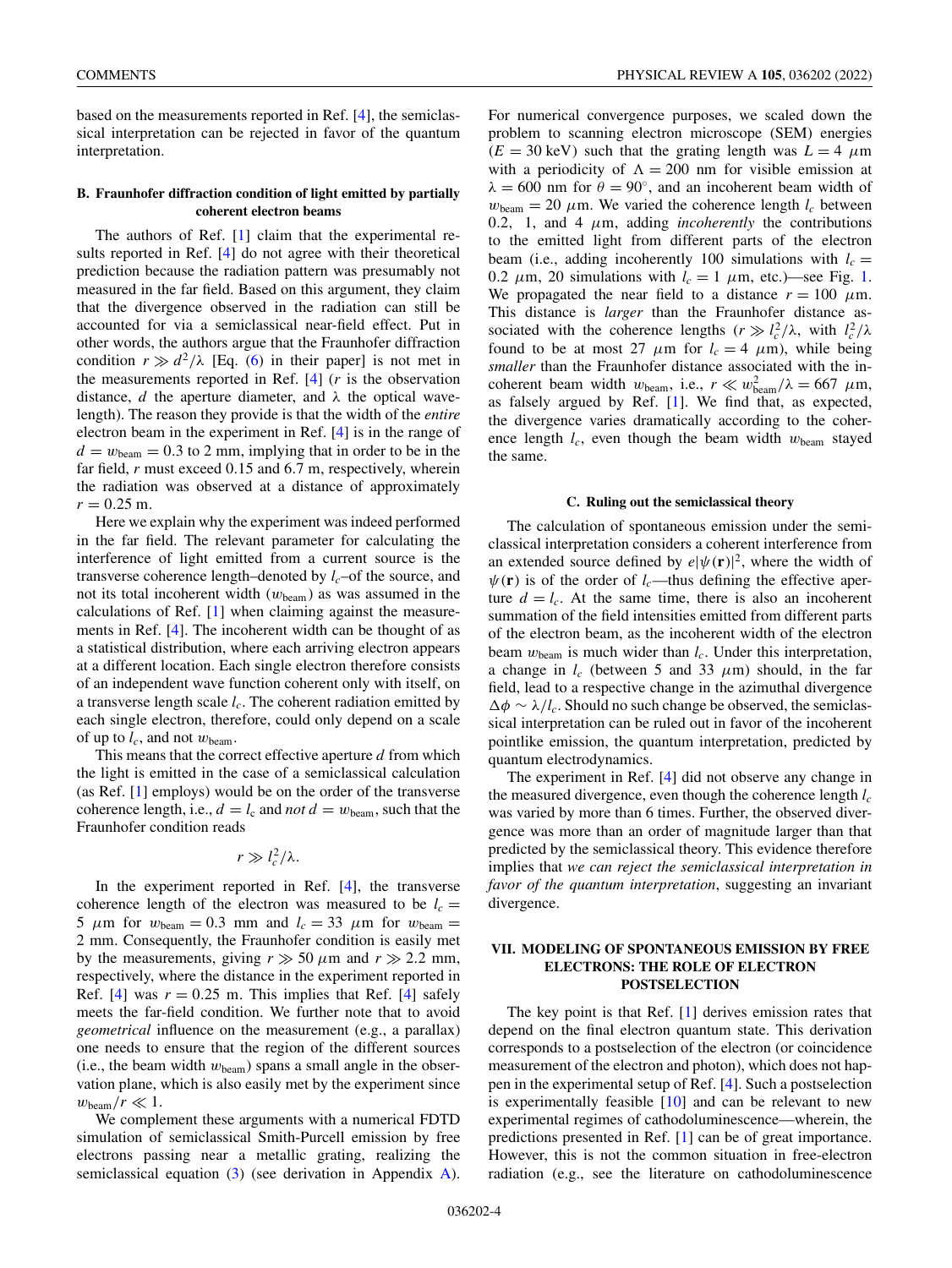

FIG. 2. Illustration of light emission by postselected and traced-out electron final states. (a) Free-electron emission from an initial electron momentum state  $\mathbf{k}_i$  that scatters due to the emission into a postselected final state  $\mathbf{k}_f$ , where the emitted light has a wave vector **q**, and the emission is mediated by the grating momentum  $\kappa$ . Momentum and energy conservation impose entanglement between the electron and photon. Postselecting electron final states allows the light emitted from different initial states of the wave function to interfere, making the emission wave function dependent. (b) When the electron final state is not measured, the entanglement between all possible final states and all possible photonic modes leads to quantum decoherence. In this case, the emission is wave function independent; i.e., light interference from different initial states of the electron wave function is washed out.

[\[11,12\]](#page-7-0)), where only the light is measured, nor was it the case in the experiment in Ref. [\[4\]](#page-7-0).

In Appendix  $\overline{B}$ , we derive the emitted power spectrum in this manner, where we trace out the electron degrees of freedom by summing incoherently over all final momentum-space electron states  $e^{i\mathbf{k}_f \cdot \mathbf{r}}$ . However, in Ref. [\[1\]](#page-7-0) this incoherent summation is not performed. Instead, the paper mentions that the situation corresponding to not measuring the electron is analogous to specifying the final state of the electron to be a plane wave [\[1\]](#page-7-0). However, specifying the final electron state as a plane wave  $e^{i\mathbf{k}_f \cdot \mathbf{r}}$  means that it is postselected (with momentum  $\mathbf{k}_f$ ). This can be done by a momentum-resolved electron energy loss spectroscopy (EELS), but that did not happen in the experiment in Ref. [\[4\]](#page-7-0).

We note that there is now strong evidence  $[2,4,13]$  that in the case of paraxial and perturbative free-electron radiation from transversely uniform media, with no electron postselection, the radiation does not depend on the initial electron wave function, due to the underlying electron-photon entanglement leading to decoherence [\[14,15\]](#page-7-0). Figure 2 illustrates this principle by showing that for light emitted by a coherent wave function, interference is washed out if the electron final state is not observed (i.e., no postselection of the final state is made).

It is important to also emphasize that there are possible exceptions to this rule in special situations in which the electron wave function does matter in spontaneous emission processes—in which the predictions of Ref. [\[1\]](#page-7-0) can be valid, for example, nonparaxial electron wave packets (as thoroughly investigated in Ref. [\[1\]](#page-7-0)). Another example is when the medium is not transversely uniform, and mediates scattering of initial electron states into a common final state [\[16\]](#page-7-0). This can be also understood from the overlap integral [Eqs. [\(4\)](#page-1-0) and [\(5\)](#page-1-0)] which will now depend on the probing of the local density of states by  $|\psi|^2$ . Other scenarios include nonperturbative

interactions, in which the electron shape can affect the quantum state of light [\[17\]](#page-7-0); when measuring optical coherence of the emitted cathodoluminescence  $(CL)$  [\[18\]](#page-7-0); or when quantum recoil corrections [\[2,19\]](#page-7-0) are dominant.

In this context, it is important to mention that our criticism does not mean that the calculations presented in Ref. [\[1\]](#page-7-0) are not physical. Instead, they correspond to a different physical scenario where the electron is postselected. Furthermore, these derivations reveal new kinds of quantum corrections that are relevant in the sought-after regime of coincident electronphoton detection, beyond the paraxial approximation.

## **VIII. CONCLUSIONS**

We lift the concerns regarding the experimental parameters used in Ref. [\[4\]](#page-7-0), raised by the authors of Ref. [\[1\]](#page-7-0). We show both by simple optical arguments as well as numerical simulations that the measurements reported in Ref. [\[4\]](#page-7-0) took place in the far field with respect to the electron transverse coherence length. From these measurements [\[4\]](#page-7-0), we conclude that it is possible to reject the semiclassical theory in favor of the quantum theory.

We further suggest the authors clarify that the derivations following Eq.  $(10)$  in their paper  $[1]$  correspond to an experimental situation where the electron final state (after emission of light) is postselected (or measured in coincidence with the light). This is a crucial detail, since in this case the radiation will be dependent on the electron initial wave function [\[2,20\]](#page-7-0), but the physical scenario is completely different. The common situation for measuring cathodoluminescence involves only measuring the light (as was done in the experiment of Ref. [\[4\]](#page-7-0)), which corresponds to tracing out the electron final states [\[21\]](#page-7-0). This last step is what allows for the incoherent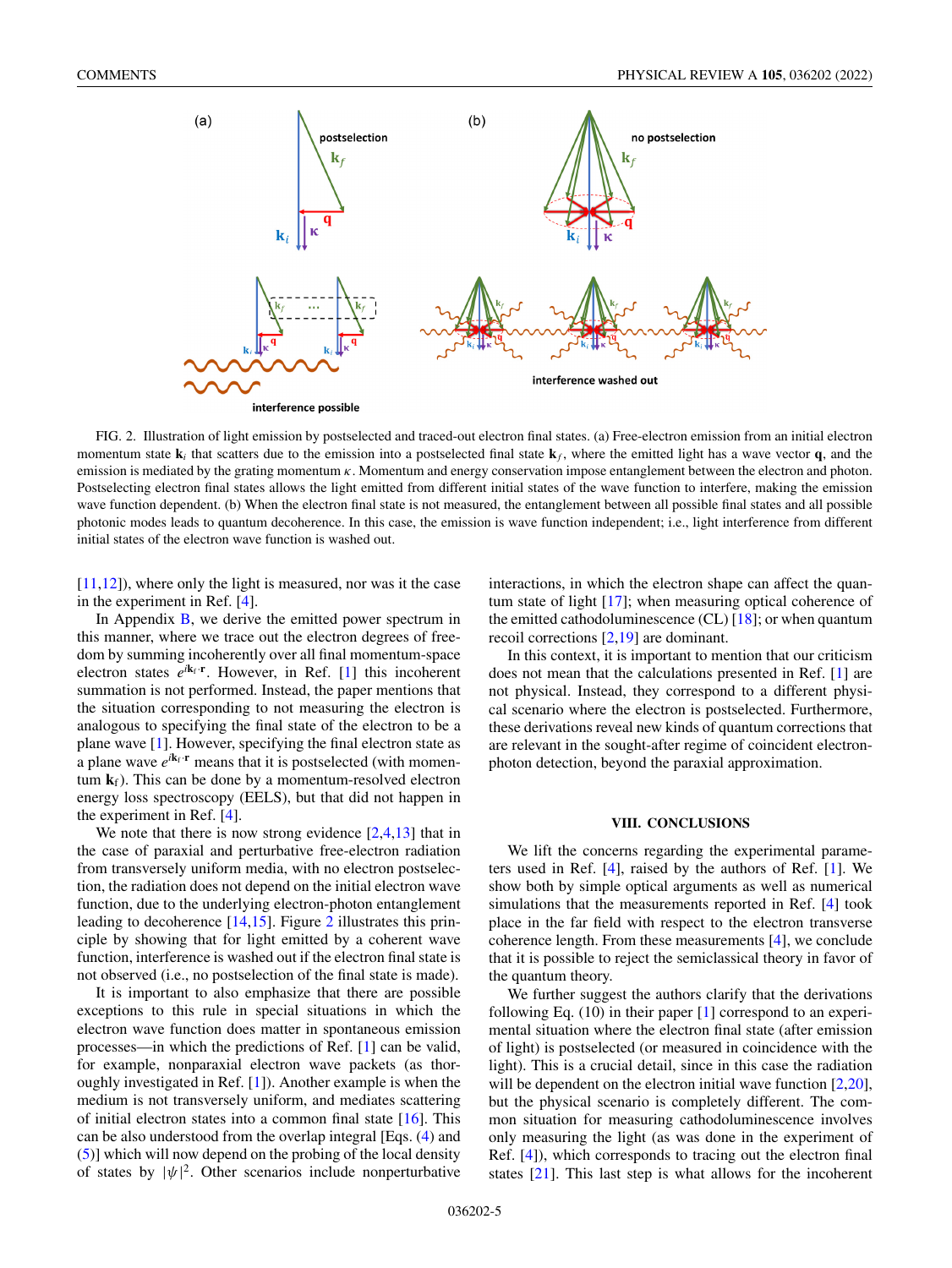<span id="page-5-0"></span>summation over many "point electrons" emitting light—the quantum interpretation—to be correct.

Upon lifting the concerns of Ref. [\[1\]](#page-7-0), and explicitly noting the key requirement for electron postselection, we believe that Ref. [\[1\]](#page-7-0) may constitute a valuable contribution to the problem of spontaneous emission by shaped electron wave functions. Specifically, the novelty of Ref. [\[1\]](#page-7-0) is in deriving new expressions for the emission rates beyond the ubiquitous paraxial approximation and in showing that such rates could depend on the wave function upon postselection.

## **APPENDIX A: DERIVATION OF EQ. [\(3\)](#page-1-0)**

The semiclassical current density of an electron beam, for  $N$  electrons in different locations  $\mathbf{r}_i$  in the beam, reads as

$$
\mathbf{j}(\mathbf{r},t)=e\mathbf{v}_0\sum_{i=1}^N|\psi_T(\mathbf{r}_T-\mathbf{r}_{Ti})|^2\delta(z-z_i-v_0t).
$$

From Jackson [\[5\]](#page-7-0),

$$
\frac{d^2P}{d\Omega d\omega} = \frac{\omega^2}{4\pi^2 c^2} \left| \int dt \int d^3 \mathbf{r} \hat{\mathbf{n}} \times [\hat{\mathbf{n}} \times \mathbf{j}(\mathbf{r}, t)] e^{i\omega(t - \hat{\mathbf{n}} \cdot \mathbf{r}/c)} \right|^2,
$$

giving

 $\overline{\phantom{a}}$  $\overline{\phantom{a}}$  $\overline{\phantom{a}}$  $\overline{\phantom{a}}$  $\mid$ 

$$
\frac{d^2 P}{d\Omega d\omega} = \left| \sum_{i=1}^{N} e^{-i\omega \frac{z_i}{v_0}} \int d^2 \mathbf{r}_T e^{-i\mathbf{q}_T \cdot \mathbf{r}_T} |\psi_T(\mathbf{r}_T - \mathbf{r}_{Ti})|^2 \right|^2
$$

$$
\times \left( \frac{d^2 P}{d\Omega d\omega} \right)_{\text{class}},
$$

since, for a single point particle  $|\psi_T(\mathbf{r}_T - \mathbf{r}_{Ti})|^2 \rightarrow$  $\delta(\mathbf{r}_T - \mathbf{r}_{T_i})$  with  $N = 1$  the term in the absolute value simplifies to 1.

For  $N > 1$  we expand the absolute value squared:

$$
\sum_{i=1}^{N} e^{-i\omega \frac{z_i}{v_0}} \int d^2 \mathbf{r}_T e^{-i\mathbf{q}_T \cdot \mathbf{r}_T} |\psi_T(\mathbf{r}_T - \mathbf{r}_{Ti})|^2 \Big|^2
$$
\n
$$
= \sum_{i=1}^{N} \left| \int d^2 \mathbf{r}_T |\psi_T(\mathbf{r}_T - \mathbf{r}_{Ti})|^2 e^{-i\mathbf{q}_T \cdot \mathbf{r}_T} \right|^2
$$
\n
$$
+ \sum_{i=1}^{N} \sum_{\substack{j=1 \ j \neq i}}^{N} e^{\frac{i(z_j - z_i)\omega}{v_0}} \int d^2 \mathbf{r}_T |\psi_T(\mathbf{r}_T - \mathbf{r}_{Ti})|^2 e^{-i\mathbf{q}_T \cdot \mathbf{r}_T}
$$
\n
$$
\times \int d^2 \mathbf{r}'_T |\psi_T(\mathbf{r}'_T - \mathbf{r}_{Tj})|^2 e^{i\mathbf{q}_T \cdot \mathbf{r}'_T}.
$$

Now, for a general beam comprising *N* particles of random positions one needs to take the ensemble average. For dc currents below the critical current, following the same arguments of Appendix [C](#page-6-0) the second term vanishes and we are left with the first term only:

$$
\left\langle \left| \sum_{i=1}^{N} e^{-i\omega \frac{z_i}{v_0}} \int d^2 \mathbf{r}_T e^{-i\mathbf{q}_T \cdot \mathbf{r}_T} |\psi_T(\mathbf{r}_T - \mathbf{r}_{Ti})|^2 \right|^2 \right\rangle
$$
  
= 
$$
\sum_{i=1}^{N} p(\mathbf{r}_i) \left| \int d^2 \mathbf{r}_T |\psi_T(\mathbf{r}_T - \mathbf{r}_{Ti})|^2 e^{-i\mathbf{q}_T \cdot \mathbf{r}_T} \right|^2,
$$

where  $p(\mathbf{r}_i)$  is the (classical) probability for an electron position at **r***i*, such that for a continuous distribution of electron positions,

$$
\left\langle \left| \sum_{i=1}^{N} e^{-i\omega \frac{z_i}{v_0}} \int d^2 \mathbf{r}_T e^{-i\mathbf{q}_T \cdot \mathbf{r}_T} |\psi_T(\mathbf{r}_T - \mathbf{r}_T)|^2 \right|^2 \right\rangle
$$
  
=  $N \int d^2 \mathbf{r}_{T0} p(\mathbf{r}_{T0}) \left| \int d^2 \mathbf{r}_T |\psi_T(\mathbf{r}_T - \mathbf{r}_{T0})|^2 e^{-i\mathbf{q}_T \cdot \mathbf{r}_T} \right|^2$ .

Giving the semiclassical prediction, Eq. (10),

$$
\left(\frac{d^2 P}{d\Omega d\omega}\right)_{\text{semi}} = \int d^2 \mathbf{r}_{T0} p(\mathbf{r}_{T0})
$$

$$
\times \left| \int d^2 \mathbf{r}_T |\psi_T(\mathbf{r}_T - \mathbf{r}_{T0})|^2 e^{-i\mathbf{q}_T \cdot \mathbf{r}_T} \right|^2
$$

$$
\times \left(\frac{d^2 P}{d\Omega d\omega}\right)_{\text{class}}.
$$

# **APPENDIX B: DERIVATION OF EQS. [\(4\)](#page-1-0) and [\(5\)](#page-1-0)**

We would like to show that this result is general and not only restricted to Smith-Purcell radiation. We consider a relativistic transition current with respect to the interaction Hamiltonian  $H_{\text{int}} = ec\alpha \cdot \mathbf{p}$ ,

$$
\mathbf{j}_{\text{fi}}(\mathbf{r},\omega) = ec\delta\bigg(\omega - \frac{E_i - E_f}{\hbar}\bigg)\psi_{\text{f}}^{\dagger}(\mathbf{r})\alpha\psi_{\text{i}}(\mathbf{r}),
$$

where  $\psi_i(\mathbf{r})$  and  $\psi_f(\mathbf{r})$  are the initial and final spinor wave functions of the electron.

The electric field emitted by this transition current is

$$
\mathbf{E}_{\text{fi}}(\mathbf{r},\omega)=i\mu_0\omega\int d^3\mathbf{r}'\mathbf{G}(\mathbf{r},\mathbf{r}',\omega)\mathbf{j}_{\text{fi}}(\mathbf{r},\omega),
$$

where  $G(r, r', \omega)$  is the dyadic Green's function of the medium. Note that  $\mathbf{E}_{\text{fi}}(\mathbf{r}, \omega)$  is the field amplitude for a specified final electron state.

The emitted power spectrum to the far field measured by a distant observer at  $\mathbf{r} = r\hat{\mathbf{n}}(\Omega)$  is

$$
\frac{d^2P}{d\Omega d\omega} = 2r^2 \epsilon_0 c \frac{1}{2\pi T_{\text{int}}} \langle |\mathbf{E}(\mathbf{r}, \omega)|^2 \rangle.
$$

To obtain the expectation value of the light intensity, *when only the light is measured*, one traces out over all possible electron final states:

$$
\langle |\mathbf{E}(\mathbf{r}, \omega)|^2 \rangle = \sum_{\mathbf{f}} |\mathbf{E}_{\mathbf{f}i}(\mathbf{r}, \omega)|^2 = \mu_0^2 \omega^2 \int d^3 \mathbf{r}'' \mathbf{G}^{\dagger}(\mathbf{r}, \mathbf{r}'', \omega) \times \int d^3 \mathbf{r}' \mathbf{G}(\mathbf{r}, \mathbf{r}', \omega) \sum_{\mathbf{f}} \mathbf{j}_{\mathbf{f}i}^{\dagger}(\mathbf{r}'', \omega) \mathbf{j}_{\mathbf{f}i}(\mathbf{r}', \omega).
$$

In a recently published paper  $[15]$ , we have shown that for a single paraxial electron with density matrix  $\rho_{el}(\mathbf{r}, \mathbf{r}')$  and small photon recoil we have

$$
\sum_{f} \mathbf{j}_{\text{fi}}^{\dagger}(\mathbf{r}'', t') \mathbf{j}_{\text{fi}}(\mathbf{r}', t)
$$
  
=  $e^{2} \mathbf{v}_{0} \mathbf{v}_{0} \delta(\mathbf{r}' - \mathbf{v}_{0}t - \mathbf{r}'' + \mathbf{v}_{0}t') \rho_{\text{el}}(\mathbf{r}' - \mathbf{v}_{0}t, \mathbf{r}' - \mathbf{v}_{0}t),$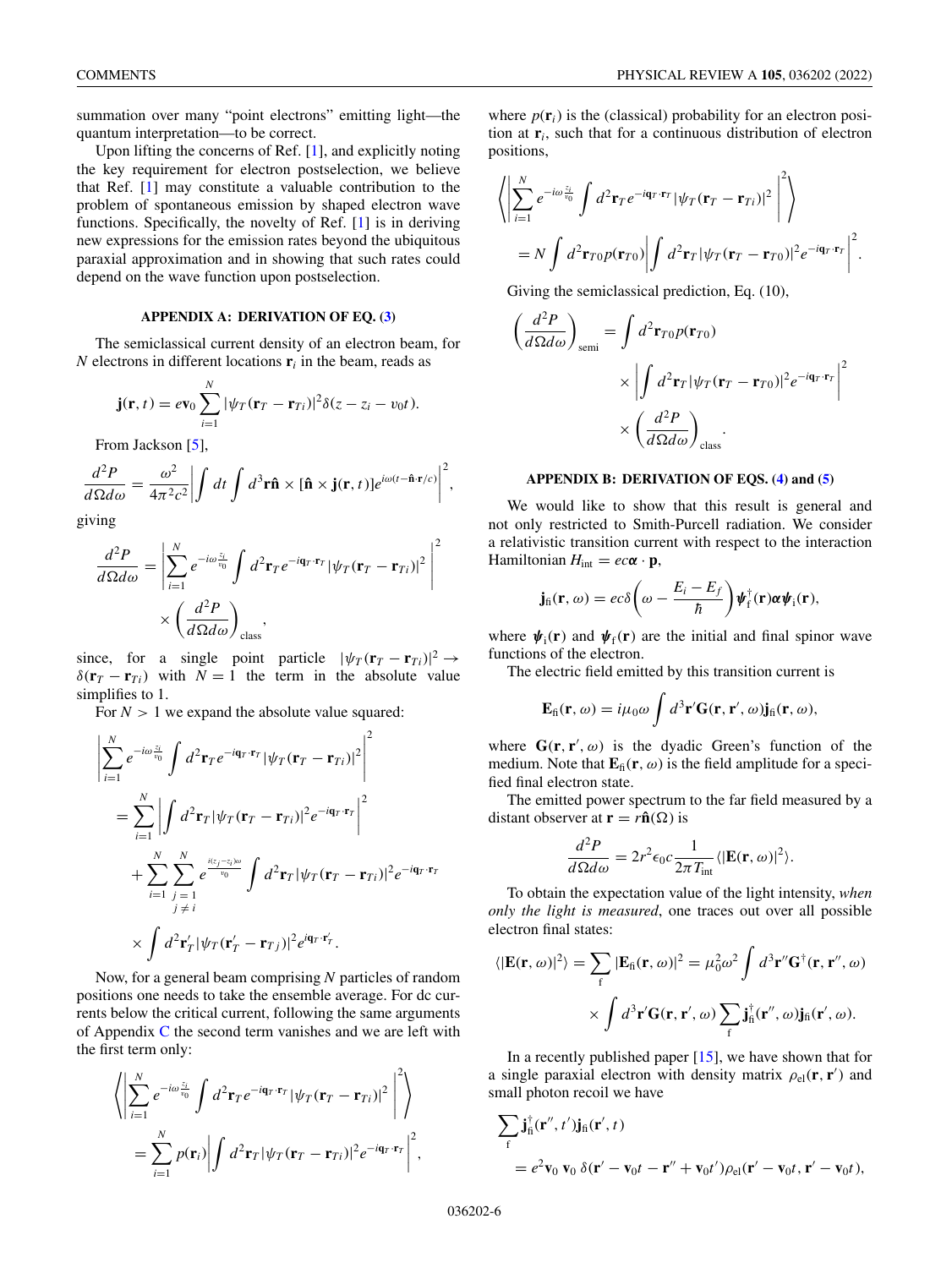<span id="page-6-0"></span>which, in the frequency domain, amounts to

$$
\sum_{\mathbf{f}} \mathbf{j}_{\mathbf{f}}^{\dagger}(\mathbf{r}'', \omega) \mathbf{j}_{\mathbf{f}}(\mathbf{r}', \omega) = e^{2} \hat{\mathbf{z}} \hat{\mathbf{z}} e^{i\omega \frac{z'-z''}{v_0}} \delta(\mathbf{r}'_{T} - \mathbf{r}^{''}_{T}) \rho_{\mathrm{el},T}(\mathbf{r}'_{T}, \mathbf{r}'_{T}),
$$

where  $\rho_{el,T}(\mathbf{r}_T, \mathbf{r}_T)$  is the transverse part of the density matrix. Therefore

$$
\langle |\mathbf{E}(\mathbf{r}, \omega)|^2 \rangle = \int d^2 \mathbf{r}'_T \sum_{\alpha = x, y, z} e^2 \mu_0^2 \omega^2
$$

$$
\times \left| \int dz' G_{\alpha z}(\mathbf{r}, \mathbf{r}'_T, z', \omega) e^{i\omega \frac{z'}{v_0}} \right|^2 \rho_{el, T}(\mathbf{r}'_T, \mathbf{r}'_T),
$$

and

$$
\frac{d^2P}{d\Omega d\omega} = \int d^2 \mathbf{r}'_T \left[ 2r^2 \epsilon_0 c \frac{1}{2\pi T_{\text{int}}} e^2 \mu_0^2 \omega^2 \sum_{\alpha = x, y, z} \times \left| \int dz' G_{\alpha z}(\mathbf{r}, \mathbf{r}'_T, z', \omega) e^{i\omega \frac{z'}{v_0}} \right|^2 \right] \rho_{\text{el},T}(\mathbf{r}'_T, \mathbf{r}'_T).
$$

The expression in square brackets is the classical result, since it is obtained exactly when the electron is a point particle, giving finally

$$
\frac{d^2P}{d\Omega d\omega} = \int d^2 \mathbf{r}_T \frac{d^2 P^{\text{class}}}{d\Omega d\omega}(\mathbf{r}_T) \rho_{\text{el},T}(\mathbf{r}_T, \mathbf{r}_T).
$$

#### **APPENDIX C: MANY-BODY EFFECTS USING SECOND QUANTIZATION**

We again consider the emitted power spectrum to the far field measured by a distanced observer at  $\mathbf{r} = r\hat{\mathbf{n}}(\Omega)$  to be

$$
\frac{d^2P}{d\Omega d\omega} = 2r^2 \epsilon_0 c \frac{1}{2\pi T_{\text{int}}} \langle |\mathbf{E}(\mathbf{r}, \omega)|^2 \rangle,
$$

where

$$
\langle |\mathbf{E}(\mathbf{r}, \omega)|^2 \rangle = \mu_0^2 \omega^2 \int d^3 \mathbf{r}'' \mathbf{G}^{\dagger}(\mathbf{r}, \mathbf{r}'', \omega) \int d^3 \mathbf{r}' \mathbf{G}(\mathbf{r}, \mathbf{r}', \omega) \times \sum_{\mathbf{f}} \mathbf{j}_{\mathbf{f} \mathbf{i}}^{\dagger}(\mathbf{r}'', \omega) \mathbf{j}_{\mathbf{f} \mathbf{i}}(\mathbf{r}', \omega).
$$

In another recently published paper  $[22]$ , we have shown that, using second quantization [promoting the wave function  $\psi(\mathbf{r}, t)$  to an operator  $\hat{\psi}(\mathbf{r}, t)$ , we can write

$$
\sum_{f} \mathbf{j}_{f}^{\dagger}(\mathbf{x}') \mathbf{j}_{f1}(\mathbf{x}) = e^2 v_0 v_0 \left[ \underbrace{\langle \hat{\psi}^{\dagger}(\mathbf{x}) \hat{\psi}^{\dagger}(\mathbf{x}') \hat{\psi}(\mathbf{x}') \hat{\psi}(\mathbf{x}) \rangle}_{\text{pair correlation}} + \underbrace{\delta(\mathbf{x} - \mathbf{x}') \langle \hat{\psi}^{\dagger}(\mathbf{x}) \hat{\psi}(\mathbf{x}) \rangle}_{\text{incoherent single electron}} \right],
$$

where  $\mathbf{x} = \mathbf{r} - \mathbf{v}_0 t$  and  $\mathbf{x} = \mathbf{r}' - \mathbf{v}_0 t'$ .

We define the beam state as

$$
|\text{beam}\rangle = |1_{\mathbf{r}_1} 1_{\mathbf{r}_2} \dots 1_{\mathbf{r}_N} \rangle = a_{\mathbf{r}_1}^{\dagger} a_{\mathbf{r}_2}^{\dagger} \dots a_{\mathbf{r}_N}^{\dagger} |0\rangle,
$$

where

$$
a_{\mathbf{r}_i} = \int d^3 \mathbf{r} \varphi(\mathbf{r} - \mathbf{r}_i) \psi(\mathbf{r})
$$

is a wave-packet operator centered at **r***i*, and to avoid complications due to Pauli exclusion, we assume  $\{a_{\mathbf{r}_i}, a_{\mathbf{r}_j}^{\dagger}\} = \delta_{ij}$ [equivalent to no overlap between  $\varphi(\mathbf{r} - \mathbf{r}_i)$  and  $\varphi(\mathbf{r} - \mathbf{r}_i)$ , which corresponds to the case of a large incoherent electron beam size with low transverse coherence, as in our experiment]. The expectation values are found,

$$
\langle \hat{\psi}^{\dagger}(\mathbf{x})\hat{\psi}(\mathbf{x})\rangle = \sum_{i} |\varphi(\mathbf{x}-\mathbf{r}_{i})|^{2},
$$

$$
\langle \hat{\psi}^{\dagger}(\mathbf{x})\hat{\psi}(\mathbf{x}')\hat{\psi}(\mathbf{x}')\hat{\psi}(\mathbf{x})\rangle = \sum_{i} \sum_{j\neq i} |\varphi(\mathbf{x}-\mathbf{r}_{i})|^{2} |\varphi(\mathbf{x}'-\mathbf{r}_{j})|^{2},
$$

which, in the frequency domain, amounts to

$$
\sum_{f} \mathbf{j}_{\text{fi}}^{\dagger}(\mathbf{r}', \omega) \mathbf{j}_{\text{fi}}(\mathbf{r}, \omega)
$$
\n
$$
= e^{2} \hat{\mathbf{z}} \hat{\mathbf{z}} e^{i\omega \frac{z-\zeta'}{v_0}} \sum_{i} \sum_{j \neq i} |\varphi_{T}(\mathbf{r}_{T} - \mathbf{r}_{Ti})|^{2} |\varphi_{T}(\mathbf{r}_{T}' - \mathbf{r}_{Tj})|^{2}
$$
\n
$$
\times e^{-i \frac{\omega}{v_0}(z_{i}-z_{j})}
$$
\n
$$
+ e^{2} \hat{\mathbf{z}} \hat{\mathbf{z}} e^{i\omega \frac{z-\zeta'}{v_0}} \delta(\mathbf{r}_{T} - \mathbf{r}_{T}') \sum_{i} |\varphi_{T}(\mathbf{r}_{T} - \mathbf{r}_{Ti})|^{2},
$$

where  $\varphi_T$  is the transverse part of the wave function.

We exemplify the many-body effects using Cherenkov radiation, for which the Green function simplifies

$$
\mathbf{G}(\mathbf{r},\mathbf{r}',\omega) = \frac{e^{in\frac{\omega}{c}r}}{4\pi r}(\mathbf{I} - \mathbf{\hat{n}}\mathbf{\hat{n}})e^{-i\frac{n\omega}{c}\mathbf{\hat{n}}\cdot\mathbf{r}'}.
$$

Substituting to the above equation we find

$$
\frac{d^2P}{d\Omega d\omega} = \frac{\hbar\omega\alpha\beta}{2\pi}\sin^2\theta\delta\left(\cos\theta - \frac{1}{n\beta}\right)[N + N(N-1)S(\omega, \hat{\mathbf{n}})],
$$

where we define the structure factor of the beam:

$$
S(\mathbf{q}) = \left| \int d^2 \mathbf{r}_T e^{-i\mathbf{q}_T \cdot \mathbf{r}_T} |\varphi_T(\mathbf{r}_T)|^2 \right|^2
$$

$$
\frac{1}{N(N-1)} \sum_i \sum_{j \neq i} e^{-i\mathbf{q} \cdot (\mathbf{r}_i - \mathbf{r}_j)}.
$$

Note that



FIG. 3. Numerical simulation of the normalized emission rate from a beam of *N* electrons as a function of the azimuthal angle  $\cos \phi$ . The beam current is varied between a value much lower than the critical current  $I_0$  to a higher value, resulting in a superradiant effect. Each simulation is carried out with 100 repetitions. For values much lower than  $I_0$  (as in Ref.  $[4]$ ), the emission is azimuthally uniform.